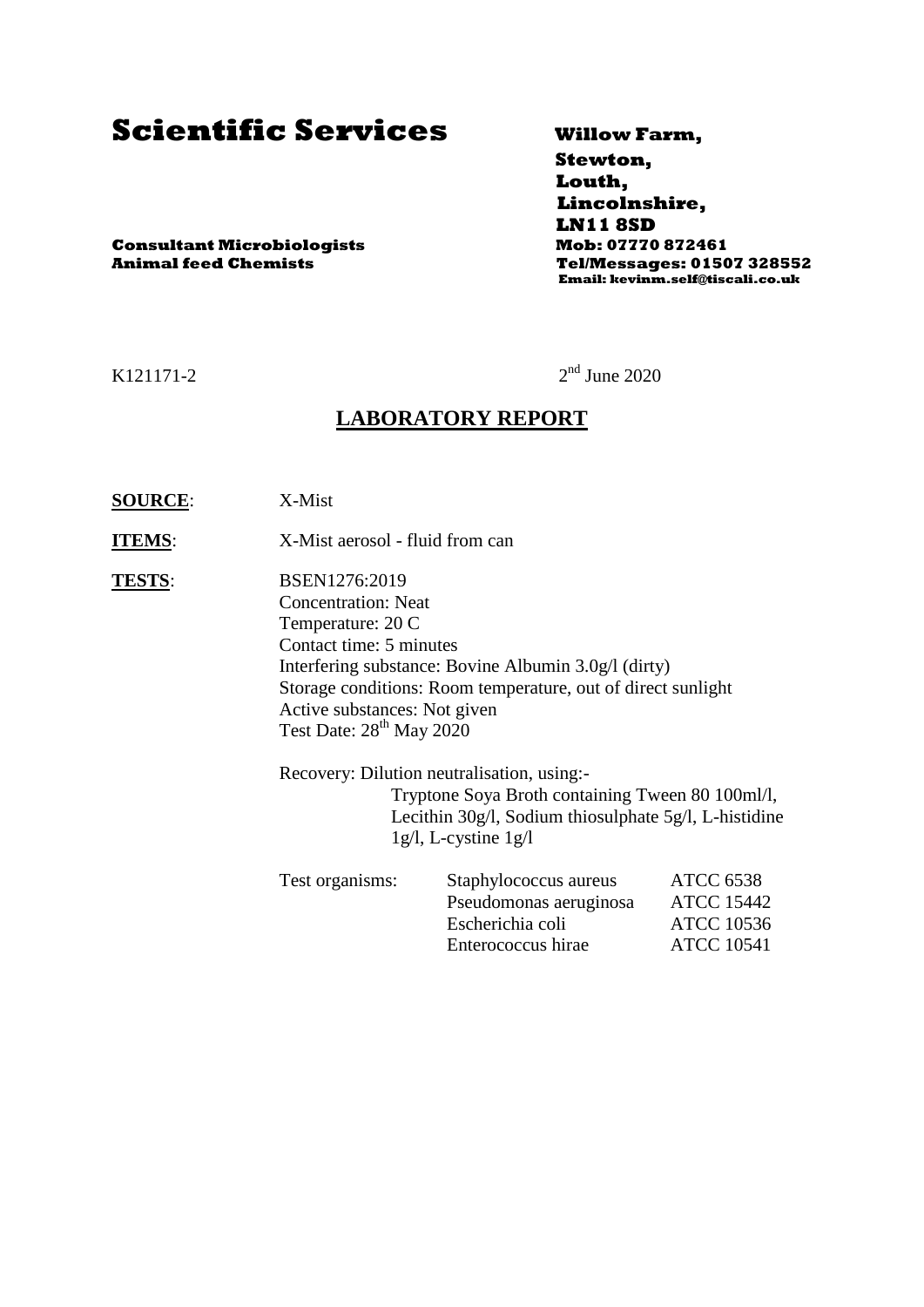### **SUMMARY & CONCLUSIONS:**

| K121171-2 |
|-----------|
|           |

| Organism                                    | <b>Control</b> | X-Mist aerosol -<br>fluid from can | <b>Log Reduction</b> |
|---------------------------------------------|----------------|------------------------------------|----------------------|
| Staphylococcus aureus<br><b>ATCC 6538</b>   | 2.58x10 E7     | $<$ 10 $(<$ 140)                   | >6.41 (>5.26)        |
| Pseudomonas aeruginosa<br><b>ATCC 15442</b> | 2.92x10E7      | $<$ 10 ( $<$ 140)                  | $>6.47$ ( $>5.32$ )  |
| Escherichia coli<br><b>ATCC 10536</b>       | 2.57x10E7      | $<$ 10 $(<$ 140)                   | >6.41 (>5.26)        |
| Enterococcus hirae<br><b>ATCC 10541</b>     | 2.26x10 E7     | $<$ 10 ( $<$ 140)                  | $>6.35$ ( $>5.20$ )  |

All test results below 140 (1.4x10 E2) are required to be reported as <140

The sample complies with the criteria of BSEN1276:2019 (log 5 reduction) after 5 minutes contact against all four organisms under the test conditions stated.

 *KMSelf*

**K.M.Self, M.B.I.C.Sc.,M.R.S.P.H,.A.M.S.B.** 

**Proprietor: K M Self, M.R.S.P.H.,M.B.I.C.Sc.,A.M.S.B., Member of the Society for General Microbiology, Participating in the National Agricultural Check Sample Service**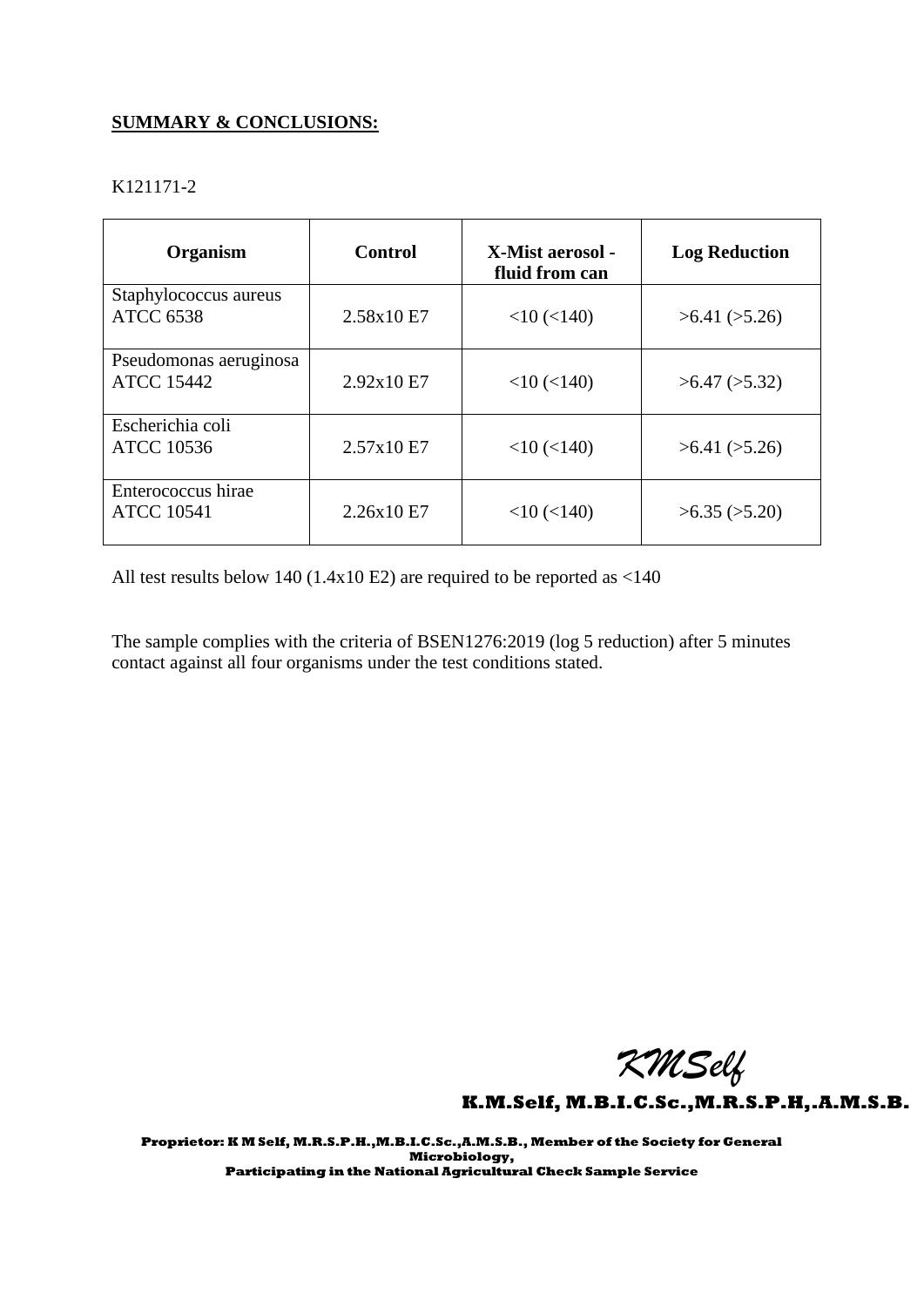|                                  | Staphylococcus aureus                      | <b>ATCC 6538</b> |                                                         |                              |
|----------------------------------|--------------------------------------------|------------------|---------------------------------------------------------|------------------------------|
| Test Suspension $(N + No)$       |                                            |                  |                                                         |                              |
| ${\bf N}$                        | $V_{C1}$                                   | Vc2              |                                                         |                              |
| $10^{-6}$<br>$10^{-7}$           | 244<br>25                                  | 270<br>28        | Weighted Mean = $2.58x10E8$<br>$No = N/10 = 2.58x10 E7$ | $log = 8.41$<br>$log = 7.41$ |
| Test (Na)                        |                                            |                  |                                                         |                              |
| $V_{C1}$                         | $V_{C2}$                                   | mean             |                                                         |                              |
| $\leq$ 1                         | $\leq$ 1                                   | $\leq$ 1         | $Na = mean x10 = 10$<br>(<140)                          | $log = <1$<br>(<2.15)        |
| Log Reduction                    |                                            |                  |                                                         |                              |
| >6.41 (>5.26)                    |                                            |                  |                                                         |                              |
| <b>Validation &amp; Controls</b> |                                            |                  |                                                         |                              |
|                                  | <b>Validation Suspension (Nvo)</b>         |                  |                                                         |                              |
| $V_{C1}$                         | Vc2                                        | mean             |                                                         |                              |
| 60                               | 68                                         | 64               |                                                         |                              |
|                                  | <b>Experimental Conditions Control (A)</b> |                  |                                                         |                              |
| $V_{C1}$                         | Vc2                                        | mean             |                                                         |                              |
| 65                               | 63                                         | 64               |                                                         |                              |
|                                  | <b>Neutraliser Toxicity Control (B)</b>    |                  |                                                         |                              |
| $V_{C1}$                         | Vc2                                        | mean             |                                                         |                              |
| 60                               | 61                                         | 60.5             |                                                         |                              |
|                                  | Dilution Neutralisation Control (C)        |                  |                                                         |                              |
| $\rm V_{C1}$                     | Vc2                                        | mean             |                                                         |                              |
| 57                               | 63                                         | 60               |                                                         |                              |
|                                  |                                            |                  |                                                         |                              |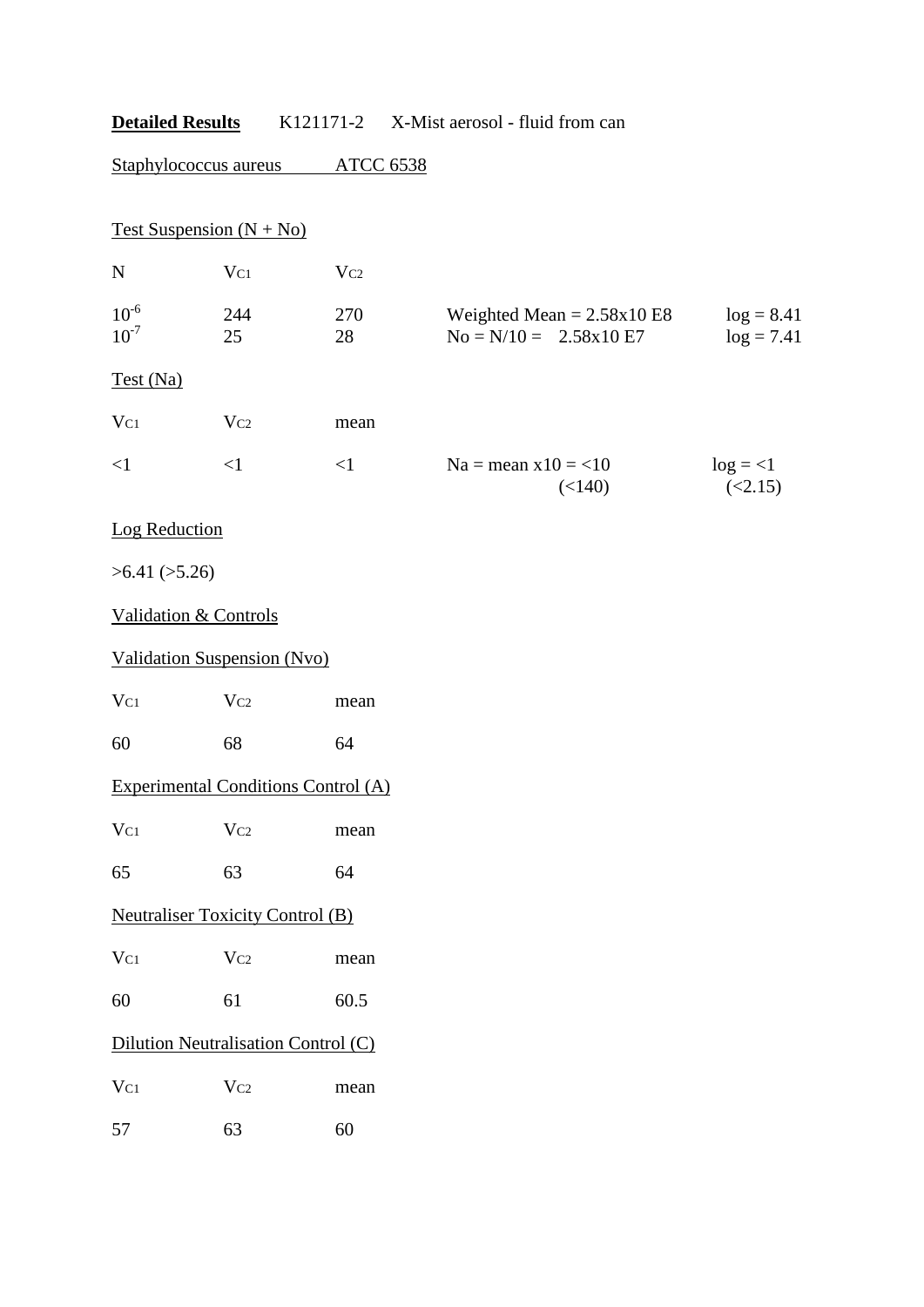Pseudomonas aeruginosa ATCC 15442

|                        | Test Suspension $(N + No)$                 |           |                                                         |                              |
|------------------------|--------------------------------------------|-----------|---------------------------------------------------------|------------------------------|
| ${\bf N}$              | $V_{C1}$                                   | $V_{C2}$  |                                                         |                              |
| $10^{-6}$<br>$10^{-7}$ | 286<br>27                                  | 298<br>31 | Weighted Mean = $2.92x10E8$<br>$No = N/10 = 2.92x10 E7$ | $log = 8.47$<br>$log = 7.47$ |
| Test (Na)              |                                            |           |                                                         |                              |
| $V_{C1}$               | $V_{C2}$                                   | mean      |                                                         |                              |
| $\leq$ 1               | $\leq$ 1                                   | <1        | $Na = mean x10 = 10$<br>(<140)                          | $log = <1$<br>(<2.15)        |
| Log Reduction          |                                            |           |                                                         |                              |
| $>6.47$ ( $>5.32$ )    |                                            |           |                                                         |                              |
|                        | <b>Validation &amp; Controls</b>           |           |                                                         |                              |
|                        | <b>Validation Suspension (Nvo)</b>         |           |                                                         |                              |
| $V_{C1}$               | $V_{C2}$                                   | mean      |                                                         |                              |
| 74                     | 73                                         | 73.5      |                                                         |                              |
|                        | <b>Experimental Conditions Control (A)</b> |           |                                                         |                              |
| $V_{C1}$               | $V_{C2}$                                   | mean      |                                                         |                              |
| 76                     | 71                                         | 73.5      |                                                         |                              |
|                        | <b>Neutraliser Toxicity Control (B)</b>    |           |                                                         |                              |
| $V_{C1}$               | Vc2                                        | mean      |                                                         |                              |
| 71                     | 69                                         | 70        |                                                         |                              |
|                        | Dilution Neutralisation Control (C)        |           |                                                         |                              |
| $\rm V_{C1}$           | Vc2                                        | mean      |                                                         |                              |
| 66                     | 74                                         | 70        |                                                         |                              |
|                        |                                            |           |                                                         |                              |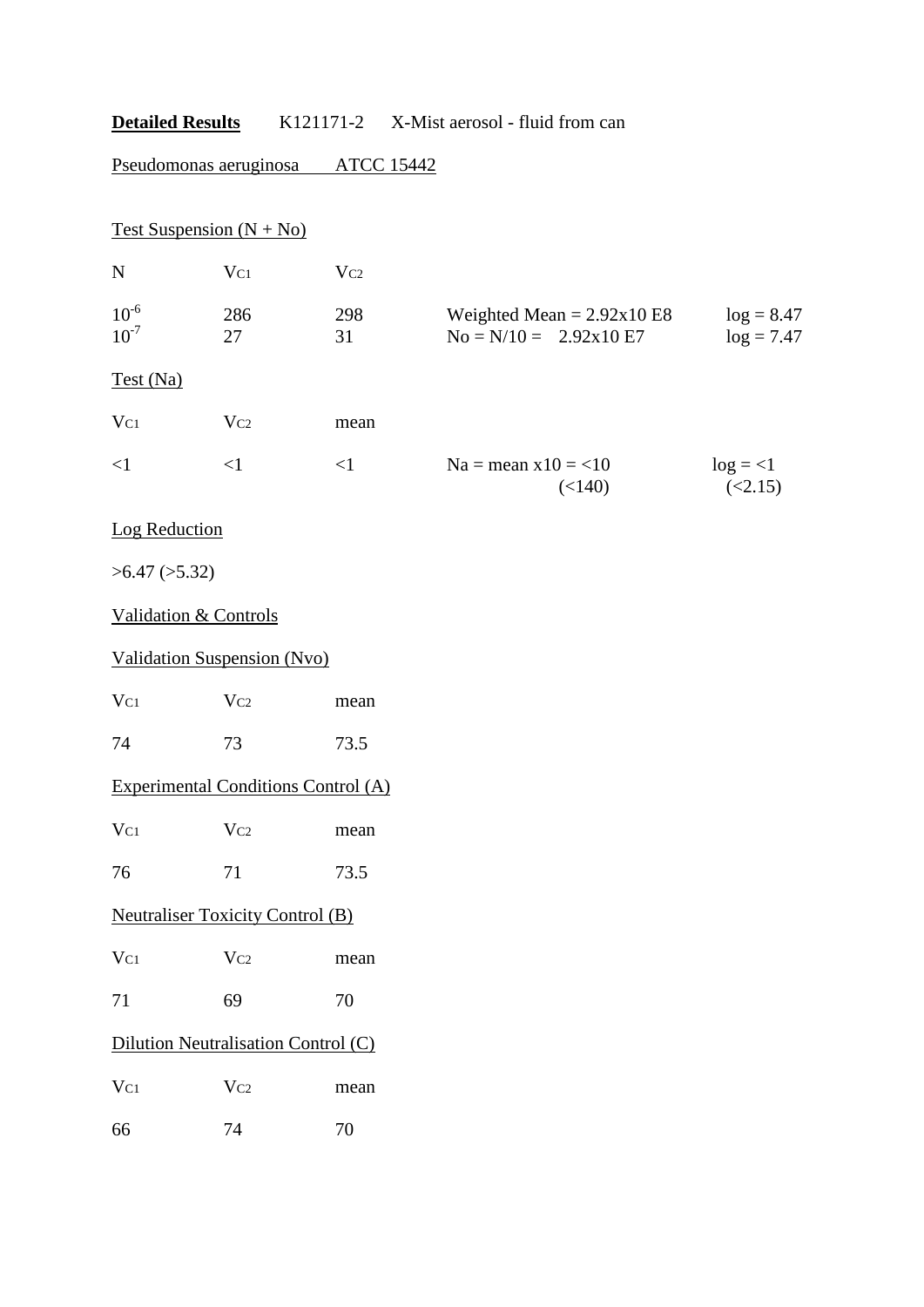Escherichia coli ATCC 10536

Test Suspension  $(N + No)$ 

| N                      | $\rm V_{C1}$ | $\rm V_{C2}$ |                                                         |                              |
|------------------------|--------------|--------------|---------------------------------------------------------|------------------------------|
| $10^{-6}$<br>$10^{-7}$ | 246<br>24    | 268<br>28    | Weighted Mean $= 2.57x10E8$<br>$No = N/10 = 2.57x10 E7$ | $log = 8.41$<br>$log = 7.41$ |
| Test (Na)              |              |              |                                                         |                              |
| $V_{C1}$               | $\rm V_{C2}$ | mean         |                                                         |                              |
| $\leq$ 1               | $<$ 1        | $\leq$ 1     | $Na =$ mean $x10 = 10$<br>(<140)                        | $log = <1$<br>(2.15)         |

### Log Reduction

 $>6.41$  ( $>5.26$ )

#### Validation & Controls

### Validation Suspension (Nvo)

V<sub>C1</sub> V<sub>C2</sub> mean

64 62 63

# Experimental Conditions Control (A)

| $V_{C1}$ | $V_{C2}$ | mean |
|----------|----------|------|
|          |          |      |

66 58 62

## Neutraliser Toxicity Control (B)

| $V_{C1}$ | $V_{C2}$ | mean |
|----------|----------|------|
|          |          |      |

61 57 59

### Dilution Neutralisation Control (C)

| $V_{C1}$ | $V_{C2}$ | mean |
|----------|----------|------|
| 58       | 60       | 59   |